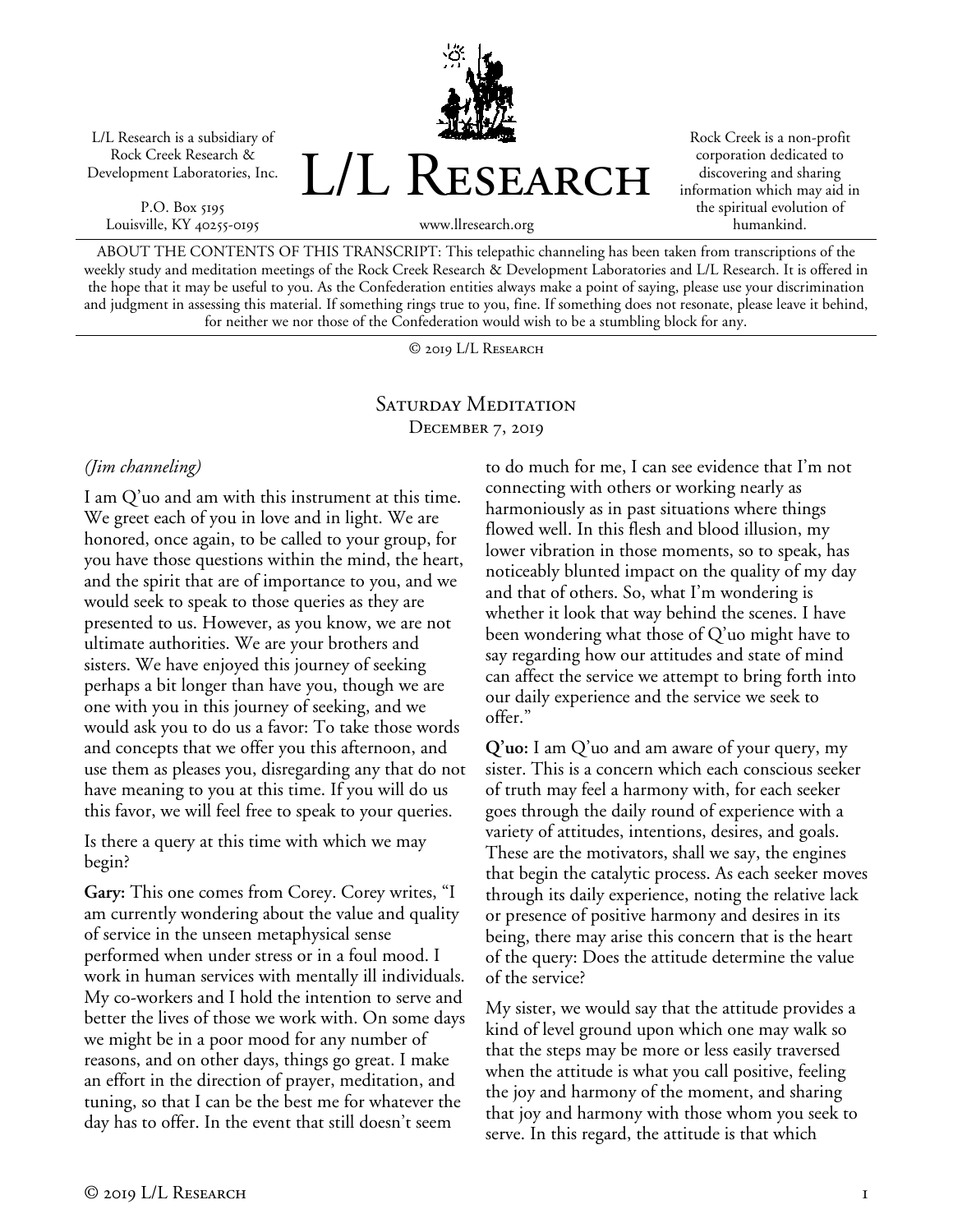facilitates the easier exchange of energies between you and those of your co-workers, and those whom you all seek to service.

However, the attitude, being somewhat depleted, or disharmonious, there is the concern that the service is also diminished. We would suggest that this is a thought that rests only in the mind, in the metaphysical sense, for in the metaphysical sense, the overview is much larger, and as you look down, or through, the experience that you are having from that larger overview, you may see that it is difficult to determine what exactly has been of service, or not been of service, or how the service has been effected by the type of attitude that has propelled it into beingness between you and those about you. From this overview there could be seen various factors, such as the qualities that we have spoken of concerning the attitude, and the circumstances of the patient itself that receives what is given to it by you and your co-workers; there could also be the day outside that has a storm brewing and beating upon the windows, or the sun could be shining brightly with the birds chirping merrily. The patient may have had information from relatives or friends that was disturbing, so that no matter what your attitude, the patient would see what it would see, according to the lens of the experience of the information and how it affected the patient, and so forth.

So, we would say to you that there is no direct way to perceive how your own emotions and intellect may affect that program of service that you wish to offer. The only means of affecting this service that you wish to offer that can be counted upon reliably, is your intention. In your intention, rests all of the metaphysical power of polarity. Your intention is all you can control. It is all that you have to offer in a stable manner, so that you can see that your efforts are powered in their heart by your intentions. All efforts of the earthly nature, by all seekers of truth, may then be viewed from this larger perspective that sees that there is no mundane or mortal offering other than intention that has the ability to be counted upon in a stable and reliable fashion.

Thusly, we suggest to you, my sister, that whatever your feelings and attitude may be as you go through the day, it would be well to begin your day with a meditation upon your intentions for the day. In this way, you may offer that which is the best that you have to offer to all those whom you will meet on

your journey of seeking and serving each day of your existence.

Is there a further query, my brother?

**Gary:** Not on that question, thank you, Q'uo.

**Q'uo:** I am Q'uo and we thank you. Is there a further query or another query at this time?

**Austin:** I have a slightly related query that might be in two parts. The first part Ra talked about the positive path being strait and narrow, and they reference that in terms of harvestability. Could you talk about what exactly it means for the path to be strait and narrow?

**Q'uo:** I am Q'uo and am aware of your query, my brother. The path for the seeker of truth in this third-density illusion is strait as the intentions make it so. The intentions of the seeker of truth to travel this path of seeking and service to others are those values, as we have spoken before, which are the primary foundation for all execution of desire of energy expenditures and of seeking to be of service to others. Thus, the strait path is the path which is pure and is not distorted with mixed intentions. It has a purity of intention and desire so that the energy expenditure is efficient and makes contact, shall we say, with the target or end result in the seeker of truth who wishes to be of service in its process of polarizing on the positive path spiritually.

Is there a further query, my brother?

**Austin:** Yes, sort of related to what you said about energy expenditure in regards to the strait and narrow path. To give an example of maybe two people living two different kinds of lives.

One person generally has love in their heart, they evolve spiritually throughout their lives, but they also participate in the earthly game in which they do things that would be indicative of sleep: they enjoy watching television, going out and drinking on the weekends, partying with friends, etc. But they do all this with love in their heart, and they serve when they can.

And another person who is continually refining their life and trying to cut away things that aren't being directly of service, and both of these people have the intention of love in their heart, but one of them is expending their energies specifically for service, the other one is sort of just living life with love in their heart. Are both of these people on the strait and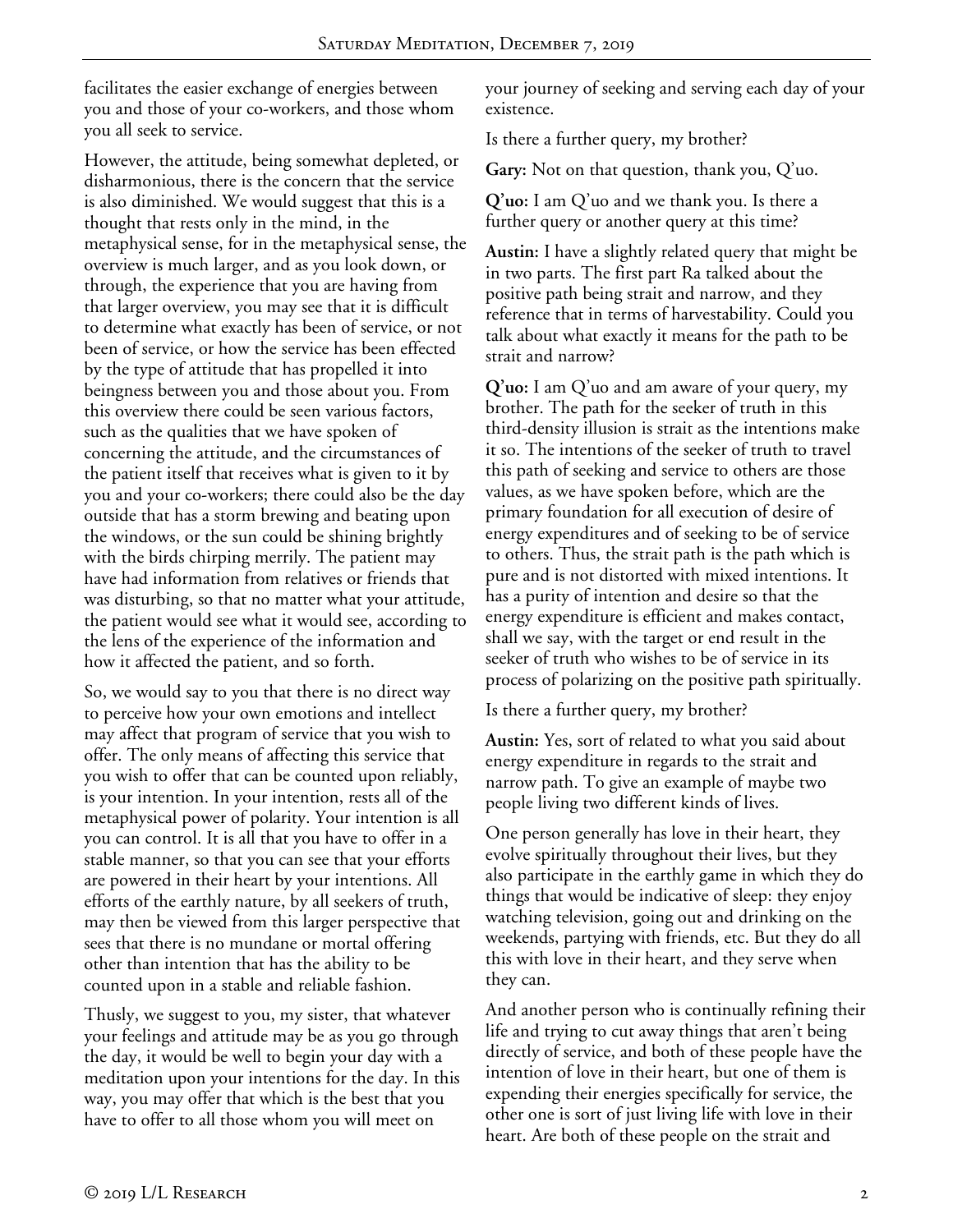narrow path, or is it only the one who is continually dedicating their path to service?

**Q'uo:** I am Q'uo and am aware of your query, my brother. This is an interesting query, for it displays or reveals the type of seeking that moves higher and higher in the energy centers of the human being. The entity which works its best to give love in each situation, while not consciously seeking to refine the giving of love, to higher and higher expressions of this love/light or prana of the One Infinite Creator, is working through the red, orange and yellow, and proceeding to open the heart energy center of the green ray. This is what each entity on this planet is attempting to do at this time, for that is the goal—to move higher and higher through the lower energy centers so that the heart may be opened in unconditional love to each entity about it. This allows an entity to utilize whatever experiences come its way, whether they be specifically spiritual, recreational, mundane, procedural, or whatever, the open heart then, tinges or colors each experience with this unconditional love that is given as a matter of fact, shall we say, a simple beaming of the unconditional love to all about one. This is a very helpful manner of being, for it is that which produces the harvestability that is desired by each entity on Planet Earth at this time.

And then, we take the entity, which, as you mentioned, seeks to refine this spiritual seeking in a manner that is more efficient, that is more concentrated, that is more of a conscious nature so that the higher energy centers are thereby activated in order so that the green ray energy center, then, is open to such an extent that the intelligent energy, or prana, of the One Creator, moves through the green, into the blue, so that there is clear communication to other entities about one, and the ability to receive that same type of clear communication from those same entities, so there is an exchange, shall we say, from the Creator within one's being, to the Creator within those beings surrounding one.

This is the work of the adept as it begins to move the energies from the blue into the indigo ray where the intelligent energy of the One Infinite Creator finds a resonance with the quality of beingness that is revealed in the indigo-ray energy center. This is the center of the higher self, the self which sees the overview within the life pattern, the self which can create changes in its own consciousness at will. This

is the path of the adept, and is the path of that which is followed by few who have been able to go beyond the green-ray energy center, for within this illusion, that traveling of distance is considered quite sufficient for harvestability into the fourth density of love and understanding.

Is there another query, my brother?

**Austin:** Just one more follow-up. When wanderers incarnate on Earth, are there some that incarnate with the plan or the hope to live that former life where it's just a general loving nature through the regular mundane earthly days, or do most wanderers generally hope that in incarnation they choose that path of the adept, and continually refine their service throughout their life?

**Q'uo:** I am Q'uo and am aware of your query, my brother. Wanderers are a breed of being which contain a certain kind of desire that is of such strength to move into the third-density illusion of misunderstanding, of confusion, of disharmony, of a lack of any sense of the self as being any more than that which is born and that which shall live a certain number of years, and then die. This requires a certain degree of bravery, shall we say, for there is the great chance that the wanderer may not be able to remember its desired programming for the incarnation.

Each wanderer has in common with each other wanderer the first and most basic desire that is—by its very being, of expressing love to others—to be able to enhance the vibratory patterns and intensity of the Earth plane, the third-density illusion, which is in such chaotic stress that the feeling of love has the potential to reduce the level of stress and increase opportunities for clearer perceptions beyond and through the chaos, the confusion, the disharmony, and so forth.

All wanderers have, as another goal, the desire to provide certain specific services according to their unique talents. Some become teachers of spiritual principles, some become healers of mental, emotional, spiritual, or physical difficulties, some become those who may be seen as creative artists that express through word, through paintings, through music, the love and light of the One Infinite Creator, the unity of all creation, and so forth. Others, simply go about a daily round of activities, in what could be seen as a normal third-density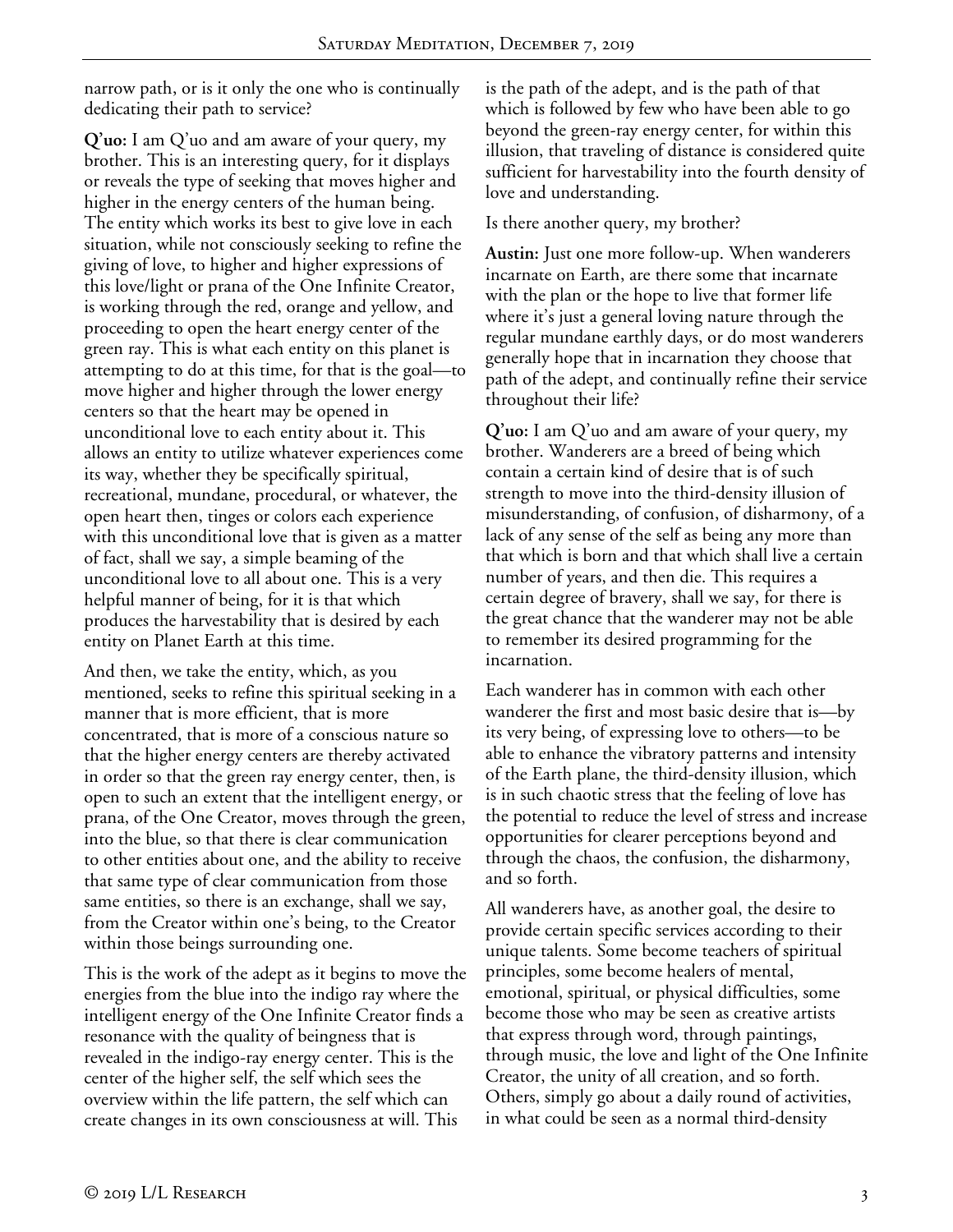experience, being mothers, fathers, teachers, clerks, bishops, and so forth, and in this attempt to serve, offer that love vibration which colors each service in a fashion which those entities receiving the service become aware of, if not on the conscious level, then upon the sub-conscious level, so that the effect is, shall we say, vibrating love from the foundation of one's being, upward and outward into the conscious expression of one's own unique being.

Is there a further query, my brother?

**Austin:** No, thank you very much.

**Q'uo:** I am Q'uo and again, we thank you, my brother. Is there another query at this time?

**Brandon:** I have one, please. In creating my blog and telling about my history, I want to talk about the principles of The Law of One. Do I need to be concerned about abridging the free will of people who are reading my blog by telling my story and how those principles helped me overcome my trauma?

**Q'uo:** I am Q'uo and am aware of your query, my brother. Again, as all seekers of truth who wish to offer themselves in service to others, you are quite free to choose your path of seeking and of serving, for you are the same as all of those whom you shall attempt to serve, by doing whatever it is that you choose to do—whether it be your blog, the way in which you live your life, the experiences that you share with those about you that are closest to you, and so forth.

Each seeker of truth, has the ability and the freedom to be and to share whatever it is in their heart that wishes to be shown to others and shared with others as an offering of love and of service, not only to others, but also to the One Infinite Creator who exists within each other being, including yourself, with whom you shall share this blog.

You are always going to be viewed as the same as each other self you seek to serve by these other selves, for each knows that all selves have the great desire to be of service if they are upon the positive path; and yet, this desire is not enough to erase all distortions, shall we say, for each entity has those qualities of imperfection or distortion that are pre-incarnative choices that allow certain lessons to be learned.

Thus, each entity has, shall we say, clay feet. Each entity is human, each entity has the possibility of

error within any portion of its being. So, this is well known by all, and is oftentimes overemphasized by some so as to reduce the effectiveness of one or another's service. However, each entity also knows that deep within each self there is the one Creator that desires to express itself through you and each thing that you do in your daily round of activities.

If you are able to open yourself to it in enough purity of desire, that it may move through you and live your life for you in some instances, oftentimes in just the manner in which you are speaking so that you become inspired by the One Creator, to give this or that piece of information in such and such a manner that might be of more service than had you not opened yourself to the one who is within all.

Is there a further query, my brother?

**Brandon:** No, that was good, thank you.

**Q'uo:** I am Q'uo and we thank you, my brother. Is there another query at this time?

**Gary:** Q'uo, in the majority of the Ra contact, Ra uses the word "control" in association with those of the service-to-self polarity. However, there are instances where control is used in a positive or nonnegative context. How do those of the positive path wield control in their own lives or with their own catalyst, or in their own sphere?

**Q'uo:** I am Q'uo and am aware of your query, my brother. Once again, we return to the concept of intention. The use of any type of control is determined to be either a positive type of control or a negative type of control, according to the intention behind the use of control. If one intends and wishes to control certain words or emotions or actions of the self in order to keep from infringing upon the free will of another self, this intention is of a positive orientation. If one wishes to use control of intentions or expressions of intentions in order to gain from an other self that which is the other self's—that is the power of the other self by dominating and controlling the other self—this is negative intention. Therefore, it is the intention, once again, which determines the nature of the experience.

Is there a further query, my brother?

**Gary:** Not in that line. There's a query from a reader named Julio, who writes: "I thought I'd gotten quite good at using catalyst, but recent consequences to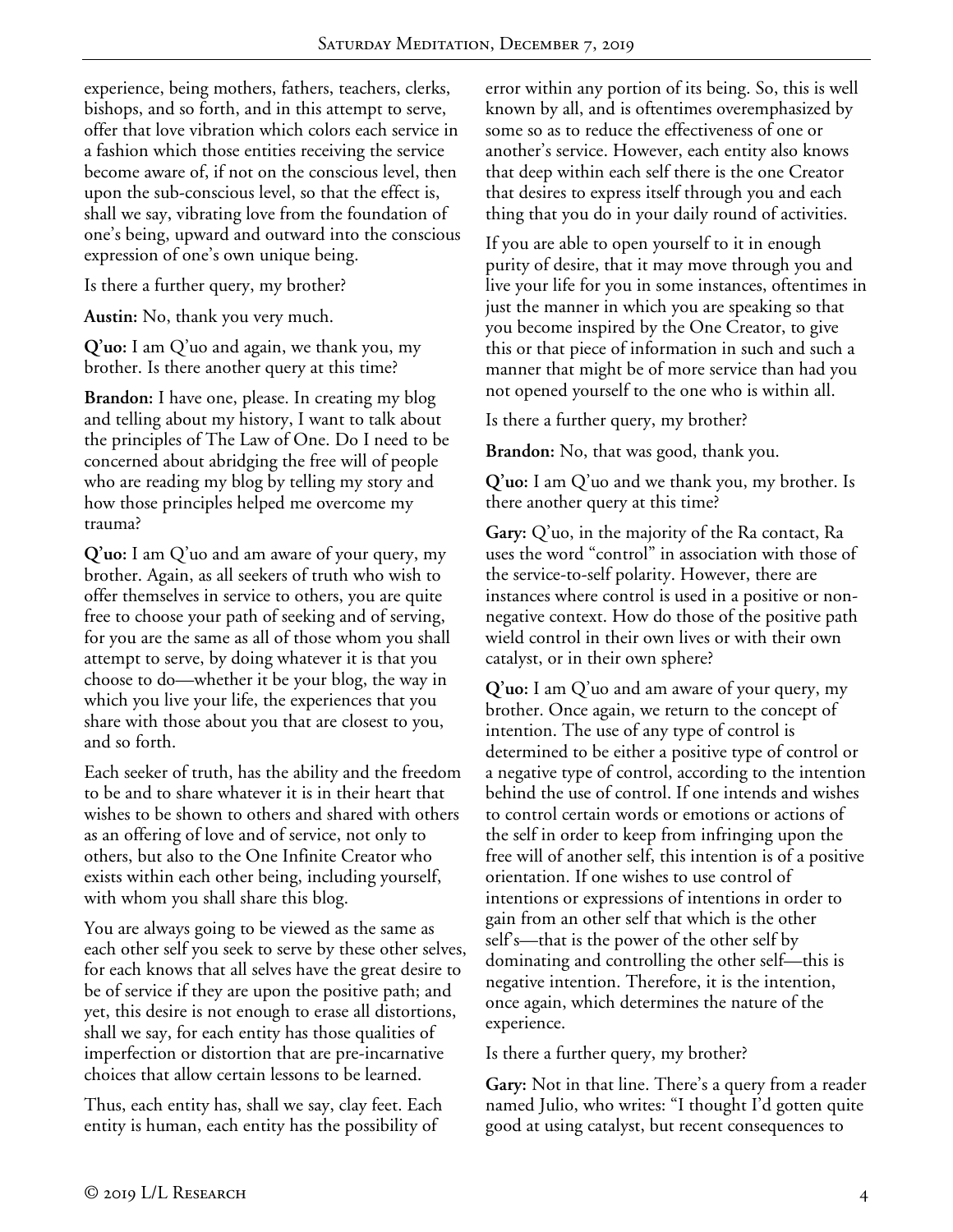my actions tell me differently. Do you have any advice on how best to use and interpret the catalyst that I'm facing right now, or perhaps catalyst in general, as well, so that everyone can benefit from this.

**Q'uo:** I am Q'uo and am aware of your query, my brother. We would suggest that if you wish to determine how your catalyst or behavior towards another entity affects that entity, there may be engaged with that entity a conversation that inquires as to how this entity perceives the interaction it has experienced with you by such an interchange of blue-ray communication. There may be an erasing of difficulty and confusion so that you may see more clearly how your actions, your thoughts, and your words have an effect upon another being. If you are concerned with your actions in general, and how it provides catalyst for others that you may not be able to have such a communication with, we would recommend that you retire to the meditative state, look within your being, and see how you might become the other self, or other selves that would experience your sharing of the nature of yourself which you describe as catalytic.

In this fashion, as you begin to partake in the nature of the other being's reality, you may be able to determine how your behaviors affect others, and thereby adjust your behaviors, if this is your desire. Or you may, indeed, go further than this, and use the perception you have gained by becoming the other self to engage in the balancing process, so that you take that behavior that you offered to another, and balance it by increasing its potency, its expression, so that it may then begin to attract to you, the opposite of its expression, that you also allow to grow in magnitude until it equals the other expression, then accept yourself as a balanced being in this regard.

## Is there a final query at this time?

**Austin:** I have one going back to intention. Sometimes in my path I have uncovered unconscious intentions that were sort of hidden behind false intentions—I thought I was intending something positive and then discovered that I had deeper, undiscovered drives behind that intention. So, I'm wondering, if when you talk about intention, you mean that it is the deep true intention and not just the surface intention, and how we can

help to understand what these hidden intentions might be if we have them.

**Q'uo:** I am Q'uo and am aware of your query, my brother. Yes, indeed, the intentions that are first expressed are those of the conscious mind which proceed from the surface experience of the seeker of truth. These intentions are valid and substantial enough to serve as a means of giving value in the metaphysical sense to any action, word, or deed, that may proceed from the seeker of truth.

However, as you have described, there are layers to all experience. Most of these layers of experience are those which lie in the future of the entity as it proceeds past the green-ray energy center, and becomes the adept, or, indeed, as the entity moves from the third-density illusion into the fourth density and succeeding densities where this balancing process of intentions becomes ever more finely tuned, for each intention, and each type of catalyst, and each type of experience that any seeker of truth proceeds from, or originates from within, has these layers that allow a finer and finer perception by the seeker of more and more of its own beingness until this beingness expands outward in a fashion which includes the entire creation, and the One Infinite Creator residing within.

As the One Creator, that portion of yourself which seeks the deepest level of intention can discover these layers of the being, and be able to channel, shall we say, this information in a useful fashion in the daily round of activities in an inspired fashion. The layers of intention, then, reveal more of your true self to you, going through the darkness of doubt, the darkness of misinterpretation and so forth, begin to see the light of day, the brightest light of day, noon day sun shining upon one, so that all is revealed clearly as the One Infinite Creator, knowing itself through every action of every being throughout all time, infinitely.

At this time, we shall take our leave of this instrument and this group. Again, we thank each of you for inviting our presence in your circle of seeking this day. As always, you provide us with the greatest of inspirations because you move through this heavy, dense, chemical illusion, this miasma of misinformation and doubt, this divisive nature of one's being that knows not it is the One Creator, that knows not that there is love in every soul, love in every moment. You travel this path valiantly and